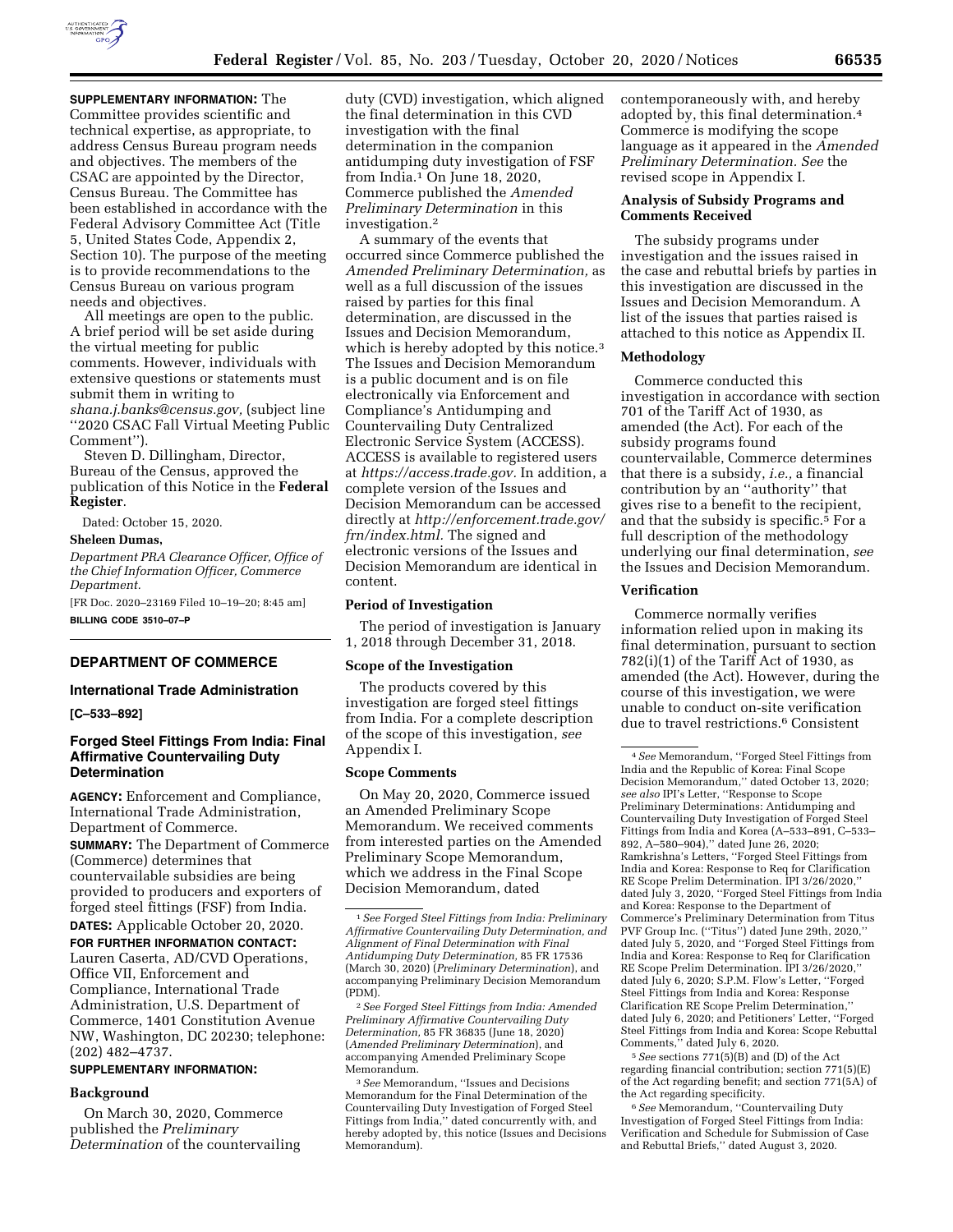with section 776(a)(2)(D) of the Act, Commerce relied on the information submitted on the record, which we used in making our *Preliminary Determination* and in the *Amended Preliminary Determination,* as facts available in making our final determination.

## **Changes Since the Preliminary Determination and Amended Preliminary Determination**

Based on our review and analysis of the comments received from parties, we made certain changes to the subsidy rate calculations for Shakti Forge Industries Pvt. Ltd. and Shakti Forge (collectively, Shakti). For a discussion of these changes, *see* the Issues and Decision Memorandum.

# **All-Others Rate**

We continue to assign the countervailable subsidy rate calculated for Shakti as the all-others rate applicable to all exporters and/or producers not individually examined.

### **Final Determination**

Commerce determines the total estimated net countervailable subsidy rates to be:

| Companv                                                                                                                                                                                                                                                                       | Subsidy rate<br>ad valorem<br>(percent) |
|-------------------------------------------------------------------------------------------------------------------------------------------------------------------------------------------------------------------------------------------------------------------------------|-----------------------------------------|
|                                                                                                                                                                                                                                                                               | 2.64                                    |
| Nikoo Forge Pvt. Ltd., Pan International, Patton International Limited, Sage Metals Limited, Kirtanlal Steel Private Limited, Disha<br>Auto Components Private Limited, Dynamic Flow Products, Sara Sae Private Limited, and Parveen Industries Private Limited<br>All Others | 300.77<br>2.64                          |

# **Disclosure**

Commerce intends to disclose to interested parties the calculations and analysis performed in this final determination within five days of any public announcement or, if there is no public announcement, within five days of the date of the publication of this notice in proceeding in accordance with 19 CFR 351.224(b).

## **Continuation of Suspension of Liquidation**

As a result of our *Preliminary Determination,* and pursuant to sections  $703(d)(1)(B)$  and  $(d)(2)$  of the Act, Commerce instructed U.S. Customs and Border Protection (CBP) to suspend liquidation of entries of subject merchandise under consideration from India that were entered or withdrawn from warehouse, for consumption on or after March 30, 2020, the date of publication of the *Preliminary Determination* in the **Federal Register**. In accordance with section 703(d) of the Act, effective July 28, 2020, we instructed CBP to discontinue the suspension of liquidation of all entries at that time, but to continue the suspension of liquidation of all entries between March 30, 2020 and July 27, 2020.

If the U.S. International Trade Commission (ITC) issues a final affirmative injury determination, we will issue a CVD order and require a cash deposit of estimated countervailing duties for such entries of subject merchandise in the amounts indicated above, in accordance with section 706(a) of the Act. If the ITC determines that material injury, or threat of material injury, does not exist, this proceeding will be terminated, and all estimated duties deposited or securities posted as

a result of the suspension of liquidation will be refunded or canceled.

# **ITC Notification**

In accordance with section 705(d) of the Act, Commerce will notify the ITC of its final affirmative determination that countervailable subsidies are being provided to producers and exporters of FSF from India. As Commerce's final determination is affirmative, in accordance with section 705(b) of the Act, the ITC will determine, within 45 days, whether the domestic industry in the United States is materially injured, or threatened with material injury. In addition, we are making available to the ITC all non-privileged and nonproprietary information related to this investigation. We will allow the ITC access to all privileged and business proprietary information in our files, provided the ITC confirms that it will not disclose such information, either publicly or under an administrative protective order (APO), without the written consent of the Assistant Secretary for Enforcement and Compliance.

# **Notification Regarding Administrative Protective Orders**

In the event that the ITC issues a final negative injury determination, this notice will serve as the only reminder to parties subject to the APO of their responsibility concerning the destruction of proprietary information disclosed under APO in accordance with 19 CFR 351.305(a)(3). Timely written notification of the return/ destruction of APO materials or conversion to judicial protective order is hereby requested. Failure to comply with the regulations and terms of an APO is a violation which is subject to sanction.

#### **Notification to Interested Parties**

This determination is issued and published pursuant to sections 705(d) and 771(i) of the Act and 19 CFR 351.210(c).

Dated: October 13, 2020.

# **Jeffrey I. Kessler,**

*Assistant Secretary for Enforcement and Compliance.* 

#### **Appendix I**

#### **Scope of the Investigation**

The merchandise covered by this investigation is carbon and alloy forged steel fittings, whether unfinished (commonly known as blanks or rough forgings) or finished. Such fittings are made in a variety of shapes including, but not limited to, elbows, tees, crosses, laterals, couplings, reducers, caps, plugs, bushings, unions (including hammer unions), and outlets. Forged steel fittings are covered regardless of end finish, whether threaded, socket-weld or other end connections. The scope includes integrally reinforced forged branch outlet fittings, regardless of whether they have one or more ends that is a socket welding, threaded, butt welding end, or other end connections.

While these fittings are generally manufactured to specifications ASME B16.11, MSS SP–79, MSS SP–83, MSS–SP– 97, ASTM A105, ASTM A350 and ASTM A182, the scope is not limited to fittings made to these specifications.

The term forged is an industry term used to describe a class of products included in applicable standards, and it does not reference an exclusive manufacturing process. Forged steel fittings are not manufactured from casings. Pursuant to the applicable standards, fittings may also be machined from bar stock or machined from seamless pipe and tube.

All types of forged steel fittings are included in the scope regardless of nominal pipe size (which may or may not be expressed in inches of nominal pipe size), pressure class rating (expressed in pounds of pressure, *e.g.,* 2,000 or 2M; 3,000 or 3M;